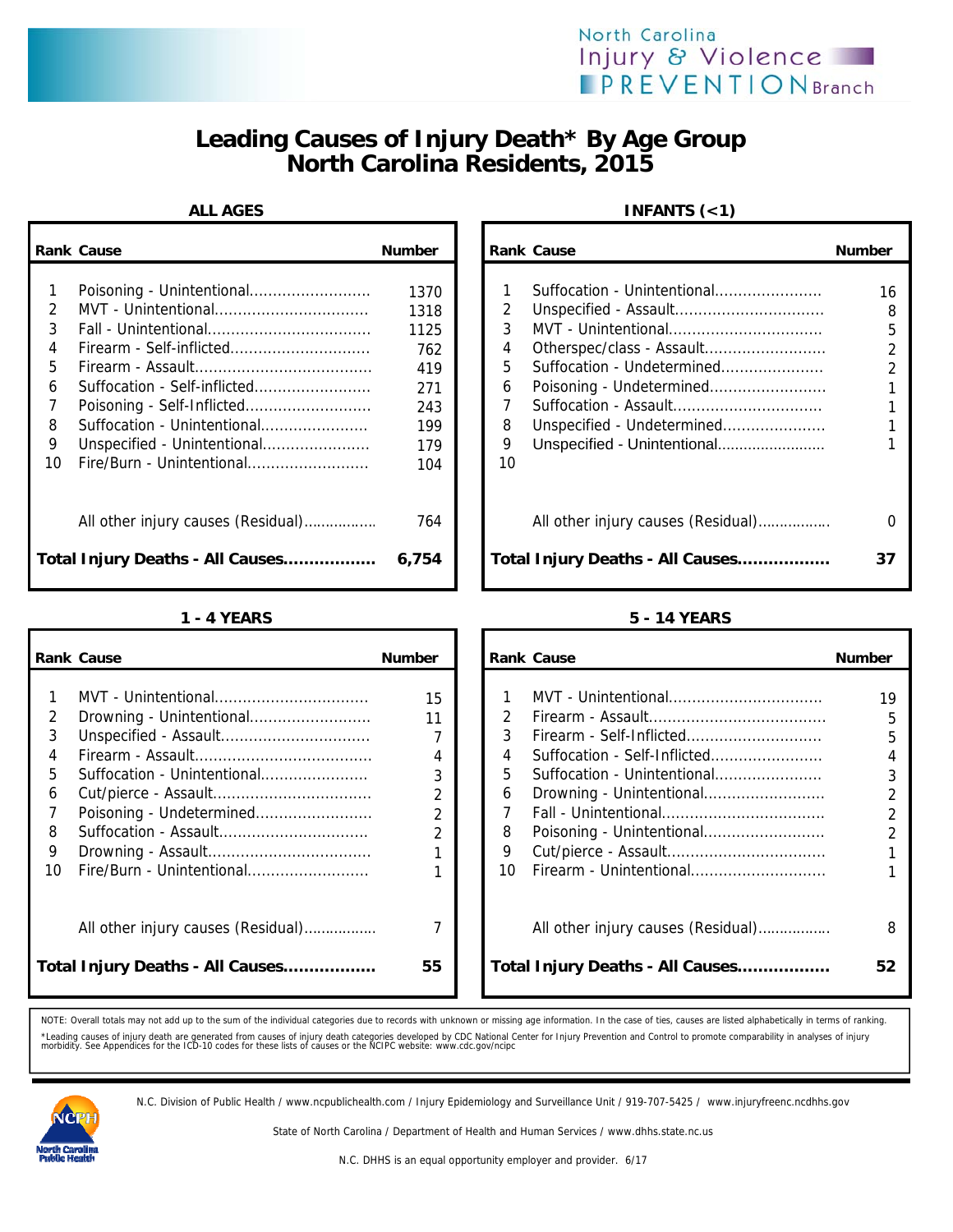

# **Leading Causes of Injury Death\* By Age Group North Carolina Residents, 2015**

### **15 - 24 YEARS 25 - 44 YEARS**

|    | <b>Rank Cause</b>                | <b>Number</b> |    | <b>Rank Cause</b>                  | <b>Number</b> |
|----|----------------------------------|---------------|----|------------------------------------|---------------|
|    |                                  |               |    |                                    |               |
|    |                                  | 253           |    | Poisoning - Unintentional          | 628           |
| 2  | Poisoning - Unintentional        | 118           | 2. | MVT - Unintentional                | 387           |
| 3  |                                  | 117           | 3  |                                    | 223           |
| 4  |                                  | 77            | 4  |                                    | 188           |
| 5  | Suffocation - Self-Inflicted     | 48            | 5  | Suffocation - Self-Inflicted       | 106           |
| 6  | Drowning - Unintentional         | 10            | 6  | Poisoning - Self-Inflicted         | 66            |
|    | Firearm - Unintentional          | 8             |    |                                    | 23            |
| 8  |                                  |               | 8  | Drowning - Unintentional           | 18            |
| 9  | Poisoning - Self-Inflicted       |               | 9  | Firearm - Unintentional            | 17            |
| 10 |                                  | 6             | 10 | Poisoning - Undetermined           | 17            |
|    |                                  | 45            |    | All other injury causes (Residual) | 176           |
|    | Total Injury Deaths - All Causes | 696           |    | Total Injury Deaths - All Causes   | 1,849         |

|    | <b>Rank Cause</b>                  | <b>Number</b> |    | <b>Rank Cause</b>                  | <b>Number</b> |
|----|------------------------------------|---------------|----|------------------------------------|---------------|
|    |                                    |               |    |                                    |               |
|    |                                    | 563           |    |                                    | 986           |
| 2  |                                    | 365           |    | MVT - Unintentional                | 272           |
| 3  |                                    | 287           | 3  | Firearm - Self-Inflicted           | 204           |
| 4  | Poisoning - Self-Inflicted         | 135           | 4  | Suffocation - Unintentional        | 131           |
| 5  |                                    | 123           | 5  | Unspecified - Unintentional        | 128           |
| 6  | Suffocation - Self-Inflicted       | 98            | 6  |                                    | 59            |
|    |                                    | 58            |    | Fire/Burn - Unintentional          | 56            |
| 8  | Suffocation - Unintentional        | 39            | 8  |                                    | 45            |
| 9  | Fire/Burn - Unintentional          | 34            | 9  |                                    | 34            |
| 10 | Unspecified - Unintentional        | 28            | 10 | Drowning - Unintentional           | 21            |
|    | All other injury causes (Residual) | 241           |    | All other injury causes (Residual) | 155           |
|    | Total Injury Deaths - All Causes   | 1,971         |    | Total Injury Deaths - All Causes   | 2,091         |

| <b>Number</b>                                                                                                                                              |                                             | <b>Number</b>                                                                                                                         |
|------------------------------------------------------------------------------------------------------------------------------------------------------------|---------------------------------------------|---------------------------------------------------------------------------------------------------------------------------------------|
| 253<br>Poisoning - Unintentional<br>118<br>117<br>77<br>48<br>Drowning - Unintentional<br>10<br>Firearm - Unintentional<br>8<br>Poisoning - Self-Inflicted | $\mathcal{P}$<br>3<br>4<br>5<br>6<br>8<br>9 | 628<br>387<br>223<br>188<br>106<br>66<br>23<br>18<br>17                                                                               |
| Cut/pierce - Assault<br>6                                                                                                                                  | 10                                          | 17                                                                                                                                    |
| All other injury causes (Residual)<br>45<br>Injury Deaths - All Causes<br>696                                                                              |                                             | 176<br>1,849                                                                                                                          |
|                                                                                                                                                            |                                             | Rank Cause<br>Suffocation - Self-Inflicted<br>Drowning - Unintentional<br>Firearm - Unintentional<br>Total Injury Deaths - All Causes |

## **45 - 64 YEARS AGES 65 & OVER**

|    | ank Cause                          | <b>Number</b> |               | <b>Rank Cause</b>                  | <b>Number</b> |
|----|------------------------------------|---------------|---------------|------------------------------------|---------------|
|    |                                    |               |               |                                    |               |
| 1  |                                    | 563           |               |                                    | 986           |
| 2  |                                    | 365           | $\mathcal{P}$ |                                    | 272           |
| 3  | Firearm - Self-Inflicted           | 287           |               |                                    | 204           |
| 4  |                                    | 135           | 4             | Suffocation - Unintentional        | 131           |
| 5  |                                    | 123           | 5.            | Unspecified - Unintentional        | 128           |
| 6. | Suffocation - Self-Inflicted       | 98            | 6             |                                    | 59            |
| 7  |                                    | 58            |               | Fire/Burn - Unintentional          | 56            |
| 8  | Suffocation - Unintentional        | 39            | 8             |                                    | 45            |
| 9  | Fire/Burn - Unintentional          | 34            | 9             |                                    | 34            |
| 10 | Unspecified - Unintentional        | 28            | 10            | Drowning - Unintentional           | 21            |
|    |                                    |               |               |                                    |               |
|    |                                    |               |               |                                    |               |
|    | All other injury causes (Residual) | 241           |               | All other injury causes (Residual) | 155           |
|    |                                    |               |               |                                    |               |
|    | otal Injury Deaths - All Causes    | 1,971         |               | Total Injury Deaths - All Causes   | 2,091         |
|    |                                    |               |               |                                    |               |

NOTE: Overall totals may not add up to the sum of the individual categories due to records with unknown or missing age information. In the case of ties, causes are listed alphabetically in terms of ranking. \*Leading causes of injury death are generated from causes of injury death categories developed by CDC National Center for Injury Prevention and Control to promote comparability in analyses of injury<br>morbidity. See ICD-10 c



N.C. Division of Public Health / www.ncpublichealth.com / Injury Epidemiology and Surveillance Unit / 919-707-5425 / www.injuryfreenc.ncdhhs.gov

State of North Carolina / Department of Health and Human Services / www.dhhs.state.nc.us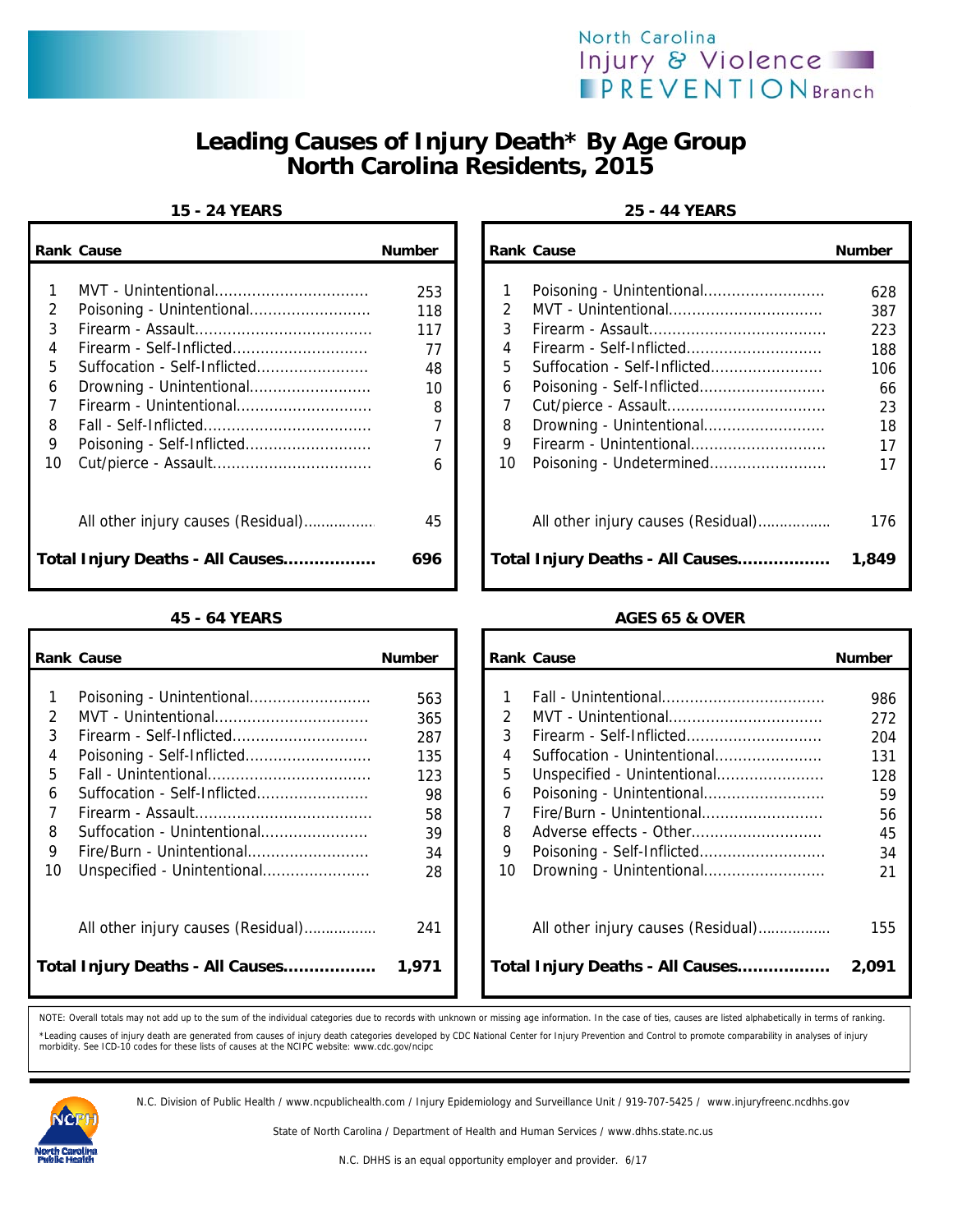

# **Leading Causes of Injury Death By Race/Ethnicity\* North Carolina Residents, 2015**

### **NON-HISPANIC WHITE NON-HISPANIC BLACK**

|               | <b>Rank Cause</b>                                          | <b>Number</b> |         | <b>Rank Cause</b>                                        | <b>Number</b> |
|---------------|------------------------------------------------------------|---------------|---------|----------------------------------------------------------|---------------|
| $\mathcal{P}$ | Poisoning - Unintentional<br>Fall - Unintentional          | 1135<br>977   |         | MVT - Unintentional<br>Firearm - Assault                 | 307<br>273    |
| 3<br>4        | MVT - Unintentional<br>Firearm - Self-Inflicted            | 863<br>669    | 3<br>4  | Poisoning - Unintentional<br>Fall - Unintentional        | 174<br>106    |
| 5<br>6        | Suffocation - Self-Inflicted<br>Poisoning - Self-Inflicted | 226<br>218    | 5.<br>6 | Firearm - Self-Inflicted<br>Suffocation - Unintentional  | 54<br>43      |
| 8<br>9        | Suffocation - Unintentional<br>Unspecified - Unintentional | 152<br>135    | 8       | Fire/Burn - Unintentional<br>Unspecified - Unintentional | 39<br>37      |
| 10            | Firearm - Assault<br>Fire/Burn - Unintentional             | 90<br>57      | 9<br>10 | Cut/pierce - Assault<br>Unspecified - Assault            | 29<br>23      |
|               | All other injury causes (Residual)                         | 502           |         | All other injury causes (Residual)                       | 183           |
|               | Total Injury Deaths - All Causes                           | 5,024         |         | Total Injury Deaths - All Causes                         | 1,268         |

| Cause                                                     | <b>Number</b> |                | <b>Rank Cause</b>                                        | <b>Number</b> |
|-----------------------------------------------------------|---------------|----------------|----------------------------------------------------------|---------------|
| Poisoning - Unintentional<br>Fall - Unintentional         | 1135<br>977   | $\overline{2}$ | MVT - Unintentional<br>Firearm - Assault                 | 307<br>273    |
| MVT - Unintentional<br>Firearm - Self-Inflicted           | 863<br>669    | 3<br>4         | Poisoning - Unintentional<br>Fall - Unintentional        | 174<br>106    |
| Suffocation - Self-Inflicted                              | 226           | 5              | Firearm - Self-Inflicted                                 | 54            |
| Poisoning - Self-Inflicted<br>Suffocation - Unintentional | 218<br>152    | 6<br>7         | Suffocation - Unintentional<br>Fire/Burn - Unintentional | 43<br>39      |
| Unspecified - Unintentional<br>Firearm - Assault          | 135<br>90     | 8<br>9         | Unspecified - Unintentional<br>Cut/pierce - Assault      | 37<br>29      |
| Fire/Burn - Unintentional                                 | 57            | 10             | Unspecified - Assault                                    | 23            |
| All other injury causes (Residual)                        | 502           |                | All other injury causes (Residual)                       | 183           |
| Injury Deaths - All Causes                                | 5,024         |                | Total Injury Deaths - All Causes                         | 1,268         |

### **NON-HISPANIC AMERICAN INDIAN HISPANIC**

|                                 | <b>Rank Cause</b>                                                                                                                                                                                                                                | <b>Number</b>                                 |                       | <b>Rank Cause</b>                                                                                                                                                                                                                                 | <b>Number</b>                                   |
|---------------------------------|--------------------------------------------------------------------------------------------------------------------------------------------------------------------------------------------------------------------------------------------------|-----------------------------------------------|-----------------------|---------------------------------------------------------------------------------------------------------------------------------------------------------------------------------------------------------------------------------------------------|-------------------------------------------------|
| 2<br>3<br>4<br>5<br>6<br>8<br>9 | <b>MVT</b> - Unintentional<br>Poisoning - Unintentional<br>Firearm - Assault<br>Fall - Unintentional<br>Firearm - Self-Inflicted<br>Suffocation - Self-Inflicted<br>Fire/Burn - Unintentional<br>Firearm - Unintentional<br>Cut/pierce - Assault | 27<br>19<br>17<br>12<br>9<br>5<br>3<br>3<br>2 | 3<br>5<br>6<br>8<br>9 | MVT - Unintentional<br>Firearm - Assault<br>Poisoning - Unintentional<br>Firearm - Self-Inflicted<br>Suffocation - Self-Inflicted<br>Fall - Unintentional<br>Unspecified - Unintentional<br>Drowning - Unintentional<br>Fire/Burn - Unintentional | 96<br>32<br>28<br>18<br>17<br>14<br>5<br>4<br>4 |
| 10                              | Drowning - Unintentional<br>All other injury causes (Residual)<br>Total Injury Deaths - All Causes                                                                                                                                               | $\overline{2}$<br>10<br>109                   | 10                    | Poisoning - Self-Inflicted<br>All other injury causes (Residual)<br>Total Injury Deaths - All Causes                                                                                                                                              | 4<br>22<br>244                                  |

Racial/ethnic group totals will not add up to overall total because deaths occurring among other races are not included here. Caution should be taken when comparing the number of deaths across racial/ethnic groupings. Population size varies considerably from one racial/ethnic group to another. The number of deaths for each group is to a large extent a reflection of that population size. In the case of<br>ties, caus

N.C. Division of Public Health / www.ncpublichealth.com / Injury Epidemiology and Surveillance Unit / 919-707-5425 / www.injuryfreenc.ncdhhs.gov

State of North Carolina / Department of Health and Human Services / www.dhhs.state.nc.us